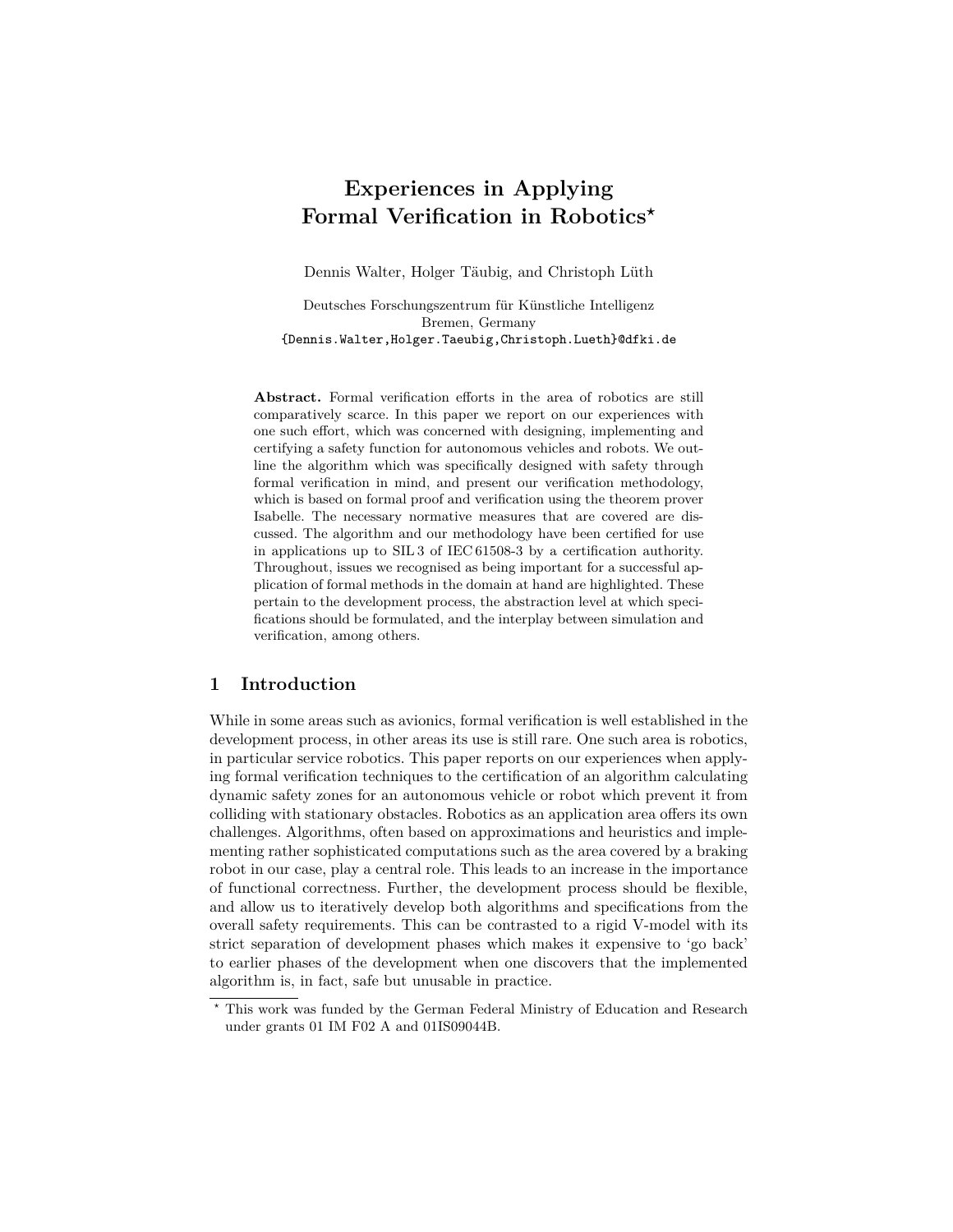Our methodology for specifying and verifying functional properties emphasises proving as well as testing. We demonstrate which measures can be covered by formal proof, even though the relevant standard IEC 61508-3 [10] focuses on testing, and argue that formal proof, on the other hand, allows us to relax the bureaucratic elements of the development process without losing reliability.

This paper is structured as follows: in Sec. 2, we give an overview over the project, showing the actual algorithm, the formal domain model, and our approach to specification and verification. In Sec. 3, we review our experiences made during the certification of the algorithm, pertaining to formal verification in the robotics domain and the development process we used, and highlight benefits and limitations of our approach.

# **2 The SAMS Project**

#### **2.1 The Safety Algorithm for collision avoidance**

The algorithm which has been verified in SAMS is a collision avoidance algorithm, which protects a vehicle moving in a plane, e.g. an automated guided vehicle or service robot, from colliding with statical obstacles. For that purpose, a safety zone is computed using the algorithm described in this section and then checked via a laser scanner whether there is an obstacle inside the safety zone. If so, the moving vehicle has to stop, otherwise it can safely continue its movement. The purpose of the verified algorithm is to compute a *safety zone* that is a superset of the *braking area* covered by the vehicle during braking (Fig. 1a).

*Input.* The algorithm takes as input intervals  $[v_{min}, v_{max}]$  and  $[\omega_{min}, \omega_{max}]$ which safely cover the measured translational and rotational velocities *v* and  $\omega$  of the vehicle, a set of points  $[R_i]_{i=1}^n$  which define the robots shape as their convex hull, and a list  $(v_1, s_1), \ldots, (v_m, s_m)$  of braking measurements for straight forward movements of the vehicle. Each pair consists of a velocity  $v_j$  and the corresponding measured braking distance  $s_j$ . We assume there is at least one measurement, taken at maximum speed. Furthermore, a latency *t* is given which parameterises the time the vehicle continues to drive with velocity  $(v, \omega)$  before it starts to brake; it comprises the sum of the safety functions cycle time as well as any latency in the input data and the reaction time of the brakes.

*Assumptions.* First and foremost, we assume the robots braking trajectory to be a straight line or a circular arc; in other words, the steering of the vehicle remains fixed until the vehicle has completely stopped. A second assumption of the braking model is an energy consideration. It allows to transfer the braking distance measurement from straight motion to motion along a circle or even turning on the spot. Together, both assumptions establish the main braking model computation, which takes the initial velocity vector  $(v, \omega)$  and delivers the so called *braking configuration* (*s, α*). The braking configuration (*s, α*) consists of arc length  $s$  and angle  $\alpha$  of the robots circular braking trajectory. In the case of  $\omega = 0$ , the angle  $\alpha$  becomes zero and the braking configuration  $(s, \alpha)$  describes a

2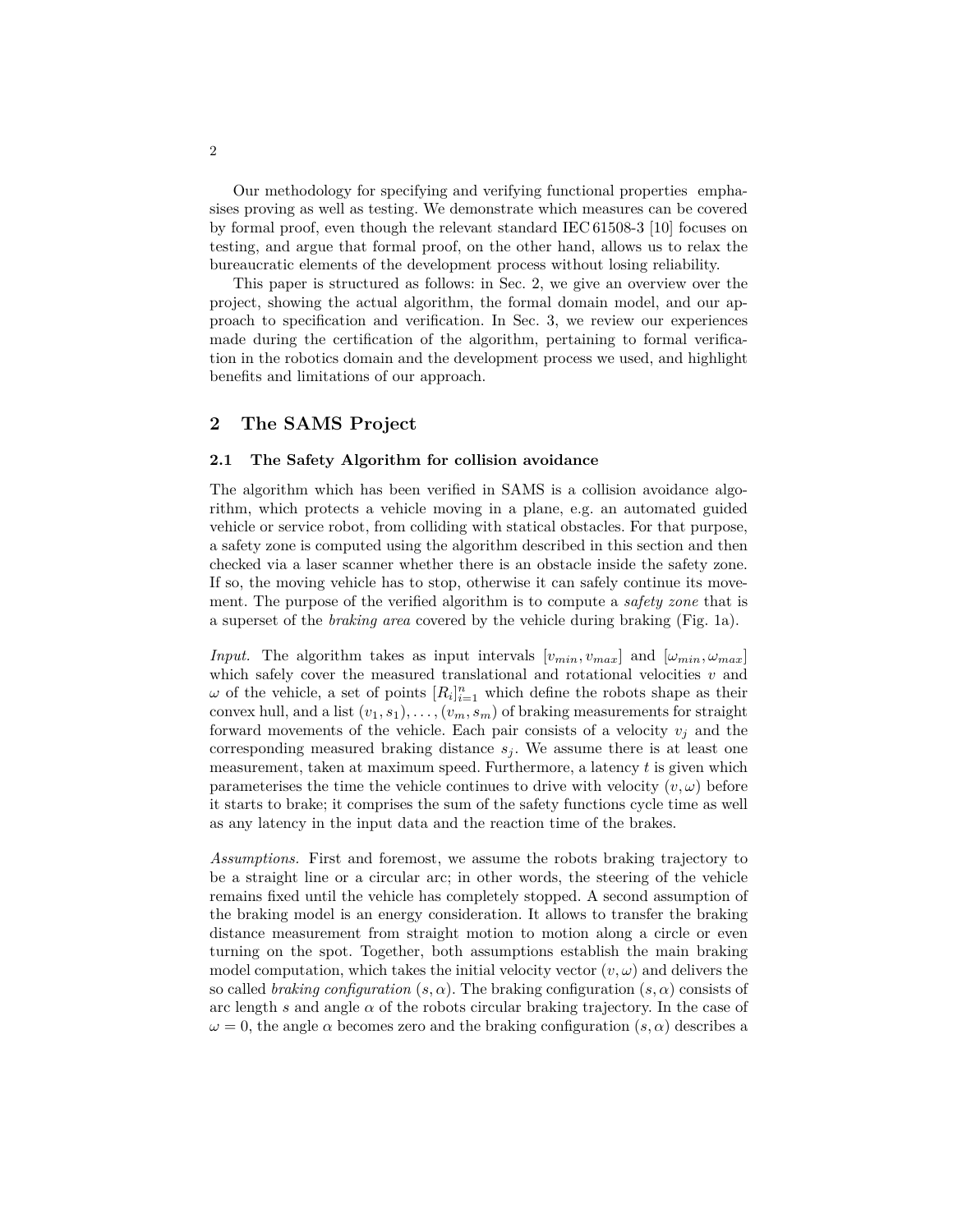

**Fig. 1.** Calculating the safety zones: (a) area covered by the vehicle during braking with a single braking configuration  $(s, \alpha)$ ; (b) safety zone covering all braking configurations  $[s_{min}, s_{max}] \times [\alpha_{min}, \alpha_{max}]$ ; (c) safety zone transformed into a laser-scan.

straight line of length *s*. Finally, besides static obstacles we assume the braking behaviour of the vehicle to be time-independent and location-independent.

*Algorithm.* First, conservatively transform  $[v_{min}, v_{max}] \times [\omega_{min}, \omega_{max}]$ , the velocity configuration area, into the braking configuration area  $[s_{min}, s_{max}] \times$  $[\alpha_{min}, \alpha_{max}]$ . The transformation *braking-configuration*(*v, ω*) describes a movement consisting of moving for time *t* with velocity  $(v, \omega)$ , and then braking on a circular arc that retains the radius defined by  $v$  and  $\omega$ .

*[Step 1]* For  $(v, \omega)$  in  $\{v_{min}, v_{max}\} \times \{\omega_{min}, \omega_{max}\}$ , compute the braking configuration  $(s, \alpha)$  as follows, and determine minimum and maximum  $s_{min}$ ,  $s_{max}$ ,  $\alpha_{min}$ , and  $\alpha_{max}$  of the four results:

$$
(s, \alpha) = \text{braking-configuration}(v, \omega) \tag{1}
$$

Then, compute the safety zone in terms of a finite set of points  $[P_k]_{k=1}^K$  and a buffer radius *q* (Fig. 1b). The safety zone is an area  $A^+$  ( $[P_k]_{k=1}^K$ ; *q*), given by the union of the convex hull of  $[P_k]_{k=1}^K$  and the set of all points having distance of at most  $q > 0$  to any point of that convex hull:

$$
A^{+}\left([P_{k}]_{k=1}^{K};q\right) = \left\{P+Q \mid P \in \text{conv}\left\{[P_{k}]_{k=1}^{K}\right\}, |Q| \leq q\right\} \tag{2}
$$

*[Step 2a]* To compute points  $P_k$ : For all  $(s, \alpha) \in \{s_{min}, s_{max}\} \times \{\alpha_{min}, \alpha_{max}\},$ compute the safety zone for the single braking configuration  $(s, \alpha)$  in terms of a set of  $n \cdot (L+2)$  points<sup>1</sup> as the convex hull of

$$
H_{s,\alpha} = \left\{ [U_{i,s,\alpha}^1, U_{i,s,\alpha}^2, V_{i,s,\alpha}^0, \dots, V_{i,s,\alpha}^{L-1}]_{i=1}^n \right\},\,
$$

where  $U_{i,s,\alpha}$  and  $V_{i,s,\alpha}$  are given as follows (for *i* in  $1,\ldots,n$ ):

$$
U_{i,s,\alpha}^1 = R_i \t U_{i,s,\alpha}^2 = T(\frac{s}{L}, \frac{\alpha}{L}) \cdot R_i V_{i,s,\alpha}^0 = U^1 + Q(\frac{\alpha}{L})\frac{1}{2}(U^2 - U^1) \t V_{i,s,\alpha}^j = T(\frac{j \cdot s}{L}, \frac{j \cdot \alpha}{L}) \cdot V^0
$$
(3)

<sup>&</sup>lt;sup>1</sup> The parameter *L* determines the number of auxiliary points when computing the convex hull of an arc.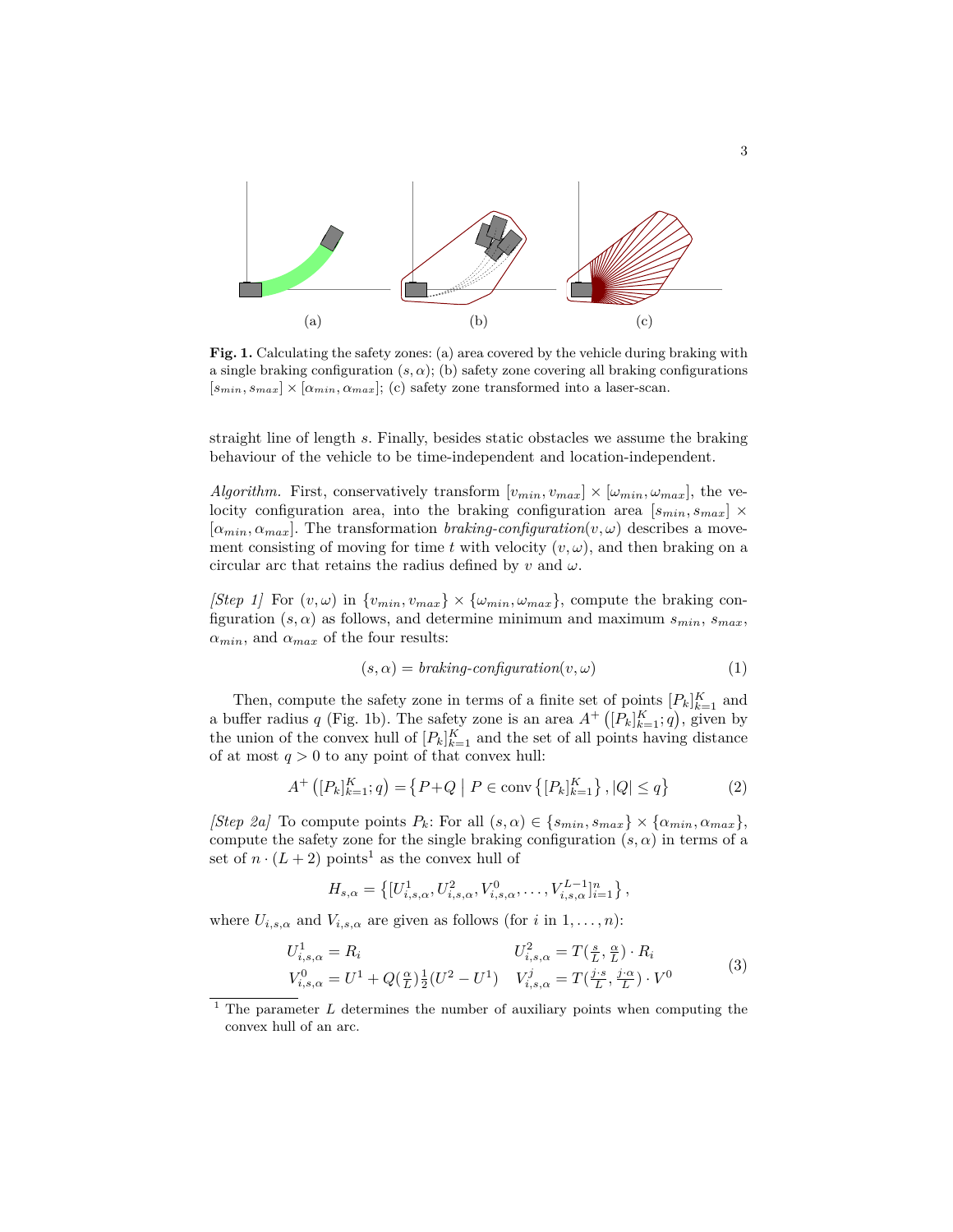with 
$$
T(s, \alpha) = \begin{pmatrix} \cos \alpha & -\sin \alpha & \sin \alpha \frac{\alpha}{2} & \cos \frac{\alpha}{2} \\ \sin \alpha & \cos \alpha & \sin \alpha \frac{\alpha}{2} & \sin \frac{\alpha}{2} \\ 0 & 0 & 1 \end{pmatrix}
$$
 and  $Q(\alpha) = \begin{pmatrix} 1 & \tan \frac{\alpha}{2} & 0 \\ -\tan \frac{\alpha}{2} & 1 & 0 \\ 0 & 0 & 1 \end{pmatrix}$ .

Now,  $[P_k]_{k=1}^K$  is the result of a standard convex hull algorithm like Graham scan applied to the union of the  $H_{s,\alpha}$  for all  $(s,\alpha)$  { $s_{min}, s_{max}$ } × { $\alpha_{min}, \alpha_{max}$ }.

*[Step 2b]* The buffer radius *q* includes a conservative error approximation for the algorithm, and is given as

$$
q = \frac{1}{6} \left( \frac{\alpha_{\max} - \alpha_{\min}}{2} \right)^2 \max \left\{ |s_{\max}|; |s_{\min}| \right\} + \left( 1 - \cos \frac{\alpha_{\max} - \alpha_{\min}}{2} \right) \max_{1 \le i \le n} \left\{ |R_i| \right\} \tag{4}
$$

*[Step 3]* Finally,  $[P_k]_{k=1}^K$  is transformed into scanner coordinates, and the safety zone  $A^+$  ( $[P_k]_{k=1}^K$ ; *q*) is sampled into a laser-scan like representation (Fig. 1c).

*Output and guarantees.* If the vehicle satisfies the assumptions described above and if the input parameters are correct or at least conservative, the algorithm guarantees the correctness of the safety zone. This means that the vehicle will always be able to stop within the area defined by the braking zone. More precisely, no part of the vehicle will leave that area at any time while first driving with constant velocity  $(v, \omega)$  for time  $t$  and then braking down to standstill.

The guarantee given consists of two major properties: first, correctness of the braking model computation (Step 1), and second, the correct and strictly conservative computation of the area  $A^+$  ( $[P_k]_{k=1}^K$ ; *q*) (Step 2). Both properties have been formally proven in the Isabelle theorem prover.

#### **2.2 Formalising the Domain Model**

In order to be able to state and verify safety properties about the algorithm introduced in Sec. 2.1, we need a formal model of the *domain* of the algorithm, that is the world of two-dimensional moving objects. This model is used for the specification and verification of the concrete source code. Therefore, by formal model we mean a collection of theories of the theorem prover Isabelle [14], and not merely a pen-and-paper formalisation.

The contour of the robot, for instance, is modelled as a convex polygon, and obstacles are simply connected sets of points. The main safety property we will need to formalise is that the area traversed by the robot while braking from velocity  $(v, \omega)$  is covered by the safety zone calculated for that velocity, given by equation  $(2)$  above. In the notation of Sec. 2.1, we require the following to hold:

$$
braking\text{-}area(v, \omega) \subseteq A^+ \left( [P_k]_{k=1}^K; q \right) \tag{5}
$$

Isabelle provides a rich base of theories concerned with concepts such as real numbers, polynomials, or set theory. In the process of domain formalisation this base is extended with the concepts and theorems relevant to our concrete model. For example, the following shows the definition of the property of convex sets of points; this definition has been copied verbatim from the corresponding Isabelle theory file  $(*_R$  denotes scalar multiplication):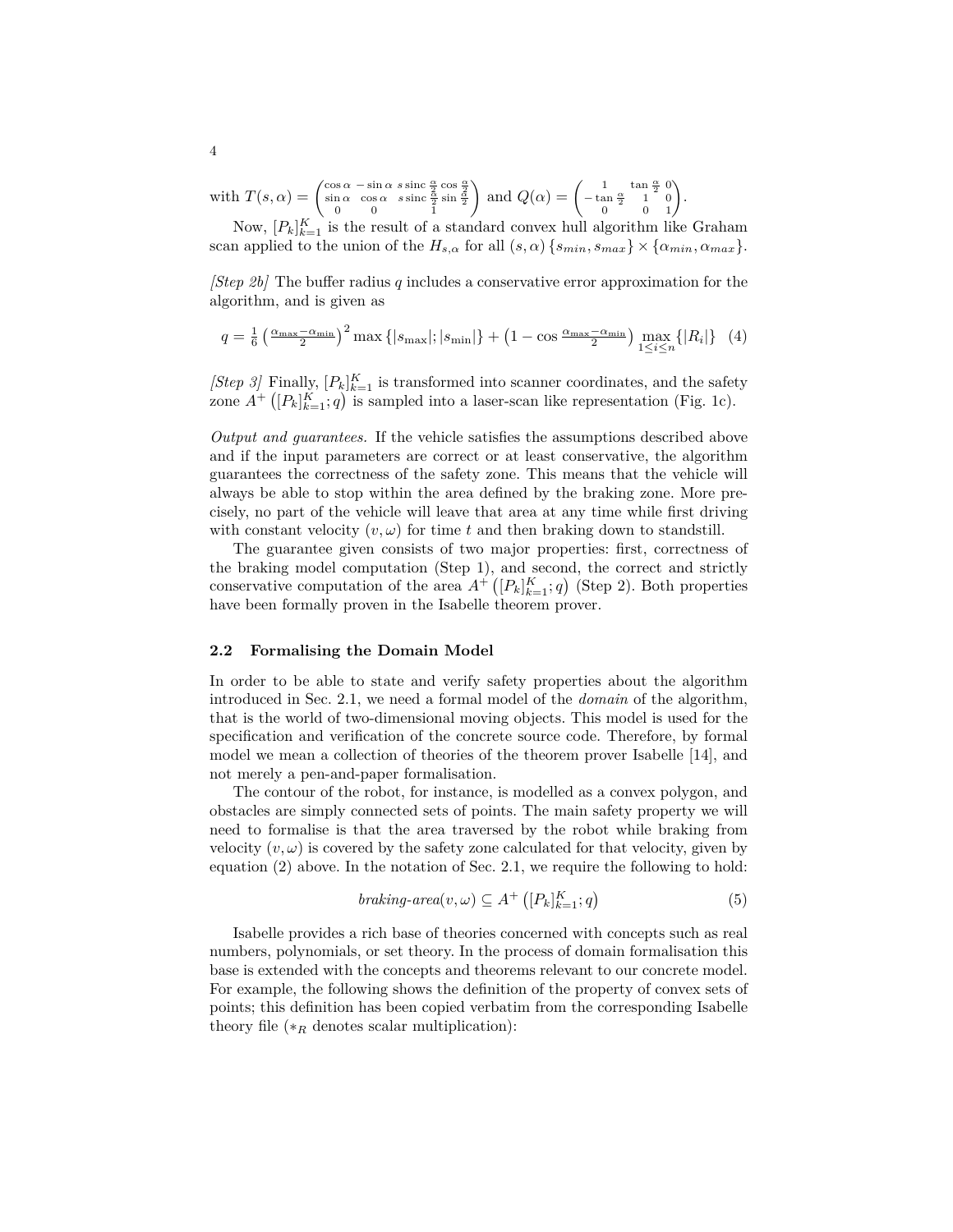#### **definition**

```
convex :: "Point set \Rightarrow bool"
where
   "convex K \equiv (\forall x \in K. \forall y \in K. \forall t. (0 \leq t \land t \leq 1) \rightarrow(t *_{R} x + (1-t) *_{R} y) \in K"
```
Or in words, a set of points is convex iff for any two points *x, y* all points on the line between them are in the set as well. We can now define the convex hull of a set of points *X* as the intersection of all convex sets *K* containing *X*: **definition**

#### convex hull :: "Point set  $\Rightarrow$  Point set" **where**

"convex\_hull  $X = \bigcap \{K \text{ . convex } K \wedge X \subseteq K\}$ "

These definitions are almost identical to what one can find in mathematical textbooks. This is particularly valuable in a certification context, as theory files can be reviewed without an in-depth knowledge of Isabelle syntax. The Isabelle equivalent of (5) involves slightly too many concepts whose definitions we must elide for reasons of brevity. To give the reader a taste of a more involved model concept, we present a theorem about the approximation of an arc by the convex hull of three points:

```
lemma arcpoint in convex hull':
```

```
''[|\varphi| < pi; 0\leq t \land t \leq 1;
Q = \text{arcendpoint } s \varphi P; K = \text{convexpoint } P Q \varphi\implies arcendpoint (t*s) (t*\varphi) P - P \in convex_hull {K-P, Q-P, 0}"
```
If *Q* is the endpoint of a circular arc (defined by its length *s* and angle  $\varphi$ ), starting at *P*, then the convex hull of *P*, *Q* and a third point *K* (whose computation via *convexpoint* is irrelevant here) will contain every point on the arc (computed via *arcendpoint* by scaling *s* and  $\varphi$ ).

Our domain modelling consists of 11 theory files, containing about 110 definitions and 510 lemmas and theorems. It was developed in about five months by a researcher with a good background in mathematics, but no previous knowledge of Isabelle, supporting the claim that mathematics is the key, and the technicalities of Isabelle do not distract one unduely from the actual formal development.

## **2.3 Specification & Verification**

Certifying a software module involves verification on several levels: design requirements need to be traced back to system (safety) requirements, code needs to be verified according to the V&V plan and against the design specification, and during integration there are several verification activities based on requirements set forth in the corresponding specification phase. For each of these levels a well-defined procedure for specifying requirements is needed. In the SAMS project we stressed *functional correctness*, the verification of the functional behaviour of concrete code. This comprises both the absence of runtime errors like array-out-of-bounds or division-by-zero (a property we call *program safety*), and correctness of the results of computations, as defined by formal specifications.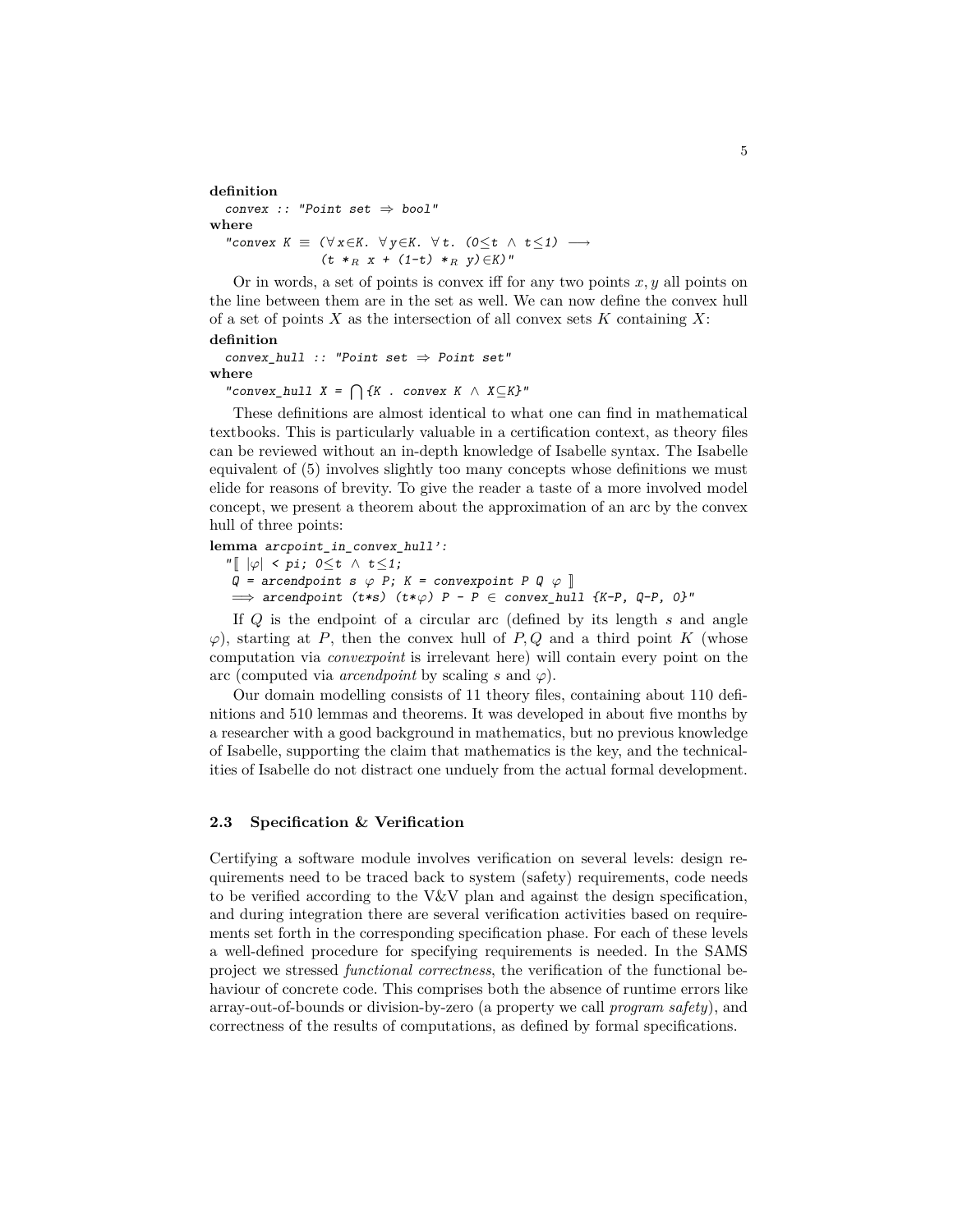We consider functional correctness important because it is mandated by standards like IEC 61508-3 to ensure program safety properties on the code level, and moreover, because robotics algorithms as the one described in Sec. 2.1 involve very complex computations whose correct implementation is hard to verify by a mere code review. In the terminology of Heitmeyer et al. [8] they deserve a thorough and detailed analysis which is not possible in *operational models* (e. g. state machine models) and for which an *axiomatic* approach like the one presented here is well suited.<sup>2</sup> We consider a purely operational analysis insufficient, because it is equally important to analyse the data-related and the control-related aspects of software systems in robotics, where operational models focus on the latter. The former lends itself ideally to a declarative, 'axiomatic' specification. Moreover, models for robotics require non-discrete data as measurements of real world entities are involved.

As an example from our own code: one subroutine of the algorithm of Sec. 2.1 approximates the arc along which the vehicle brakes by a polygon. The complete specification (roughly stating that the arc is included in the area covered by the polygon) invariably leads to the use of mathematical concepts like convex sets of points, set intersection, etc. Furthermore, the correct execution of the system's safety function crucially depends on the correct design and implementation of this approximation. In particular, a flaw in this subroutine can be very hard to detect. This is an important difference to, e. g., program crashes (which an external watchdog may detect) or Boolean circuits (whose input domain can be tested much more thoroughly).

To express the functional properties of interest we designed a formal language for the high-level specification of the functional behaviour of C programs. The language lies in the tradition of design by contract languages like JML [4] or ACSL [2], where program functions are annotated with preconditions, postconditions and a modification frame limiting the effect of function execution on memory changes. Our language additionally allows to include higher-order logic expressions in the syntax of the theorem prover Isabelle in specifications. This gain in language expressivity is the crucial ingredient for allowing more abstract specifications in which program values are put in relation to their corresponding domain values. The desired properties of functions are then expressed in terms of the domain language as it was formalised in Isabelle.

An example specification is given in Fig. 2: it uses the concepts *is-RT* and *RT* from the domain formalisation as well as the function composition operator ∘ of Isabelle/HOL to concisely express that comp\_transform is an operation that composes two rigid body transforms. *RT* is what we call a representation function, which lifts a C value of type RigidTransform into its domain equivalent. *is-RT* is a predicate that recognises all C values that actually represent rigid body transforms. (The internal representation of RigidTransform are  $3 \times 3$  ma-

<sup>&</sup>lt;sup>2</sup> We observe a slight collision of terminologies here: in the theorem proving community, an axiomatic approach is distinguished from a definitional approach, in which theories are derived from first principles and new concepts are built on top of existing ones. We do not use this interpretation of 'axiomatic' in this paper.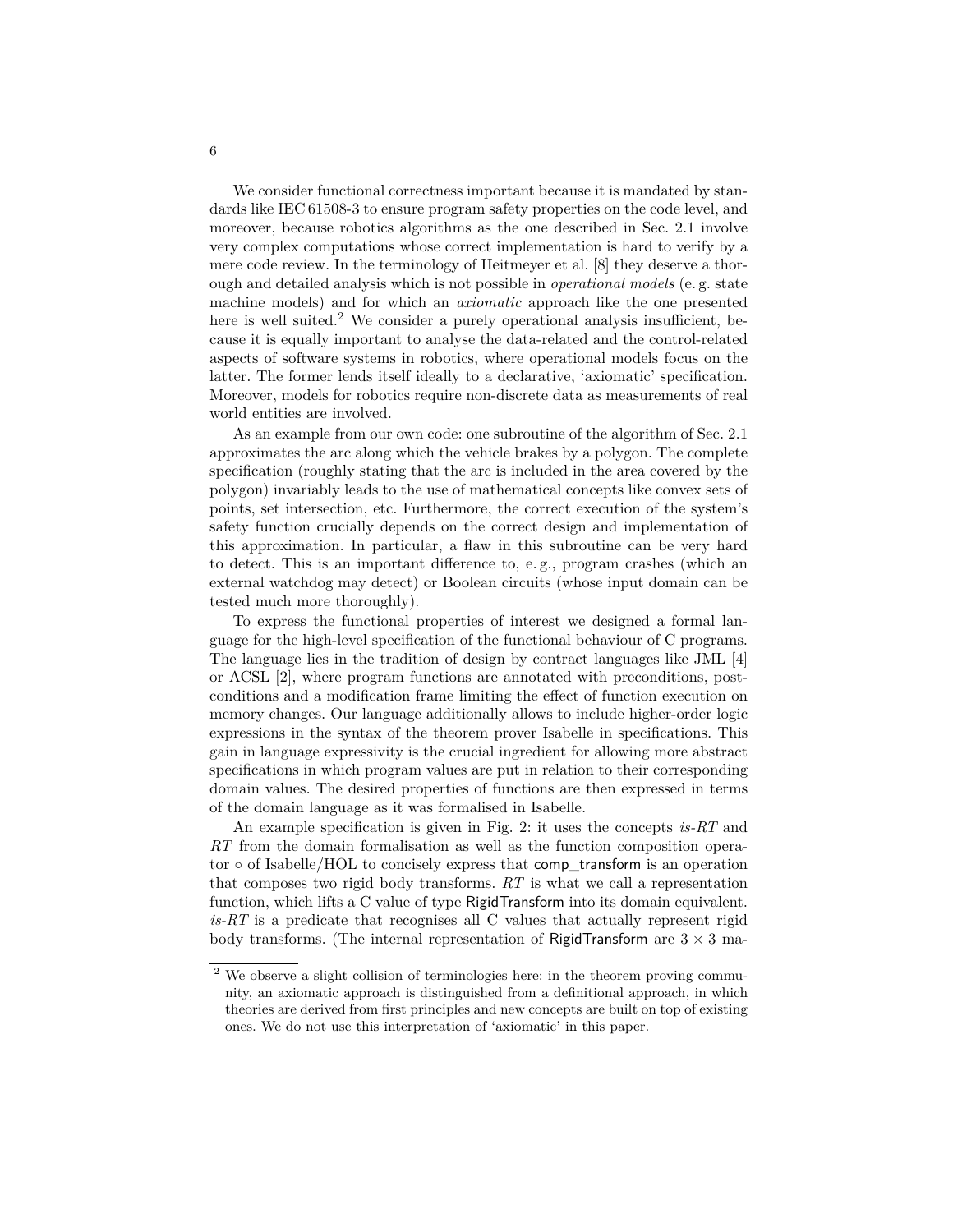```
/∗@
   @ r e q ui r e s $ ! is_RT ( a2b ) && $ ! is_RT ( b2c )
  @memory \ v a l i d {a2b , b2c , a2c } &&
     ∗ a2c <∗> (∗ a2b <+> ∗ b2c )
  @ensu res $ ! is_RT ( a2c ) &&
     \{\hat{R} \mid \hat{R} \cap \{a2c\} = \hat{R} \cdot \{b2c\} \text{ or } \hat{R} \cdot \{a2b\} \}@modi fi e s ∗ a2c
  @∗/
 void comp_transform ( const Rigid Transform * a2b,
                               const Rigid Transform * b2c,
                               RightTransform * a2c );
```

```
Fig. 2. An example specification of a C function, directly using the domain vocabulary
as defined by the formalisation in Isabelle/HOL. The @memory annotation requires
that a2c is not aliased with a2b nor with b2c and that all three are valid pointers.
```
trices, which hence include other transformations, too. ) Further details about the specification language and how functions can be proven correct in Isabelle w. r. t. their specification have been described in a previous paper [12].

We now sketch the steps that are taken in the specification and verification workflow. To reiterate our setting: To attach specifications to code, there must be code; while in the classic V-model, code enters rather late in the process, to specify we merely need the function interfaces, not the complete implementation. Moreover, in our case implemented prototypes are available early in the development, a point we elaborate on in Sec. 3.2. Assuming that the code for those parts of the program that are put under formal scrutiny are available, and that the domain model has been sufficiently formalised so that at least the relevant definitions that will be used in specifications exist, our workflow looks as follows (see also Fig. 3): (1) C function interfaces (declarations) are annotated with their respective specifications: those functions that implement operations with an analogue in the domain, like geometric transformations, are specified with the help of the domain vocabulary given by the formalisation; (2) In specification reviews both the completeness of the specification w. r. t. more high-level, natural language specifications as well as implementation-related issues are discussed. The latter include issues like the restructuring of code to ease verification, or the elimination of language constructs that are not supported by the verification environment; (3) After the functions have been implemented, they are checked for obvious deviations from their specified behaviour in code reviews. At least one programmer, one specifier or domain expert and one verifier takes part in these meetings. Such meetings give the verifier an understanding of how the code works, which is crucial for the verification to succeed. (4) The translation of C functions into the Isabelle formalisation is done modularly: to translate function foo for a verification attempt, only its source code and the specifications of all functions called by foo as well as obviously that of the function itself are required. A front-end parses and analyses these entities and emits Isabelle terms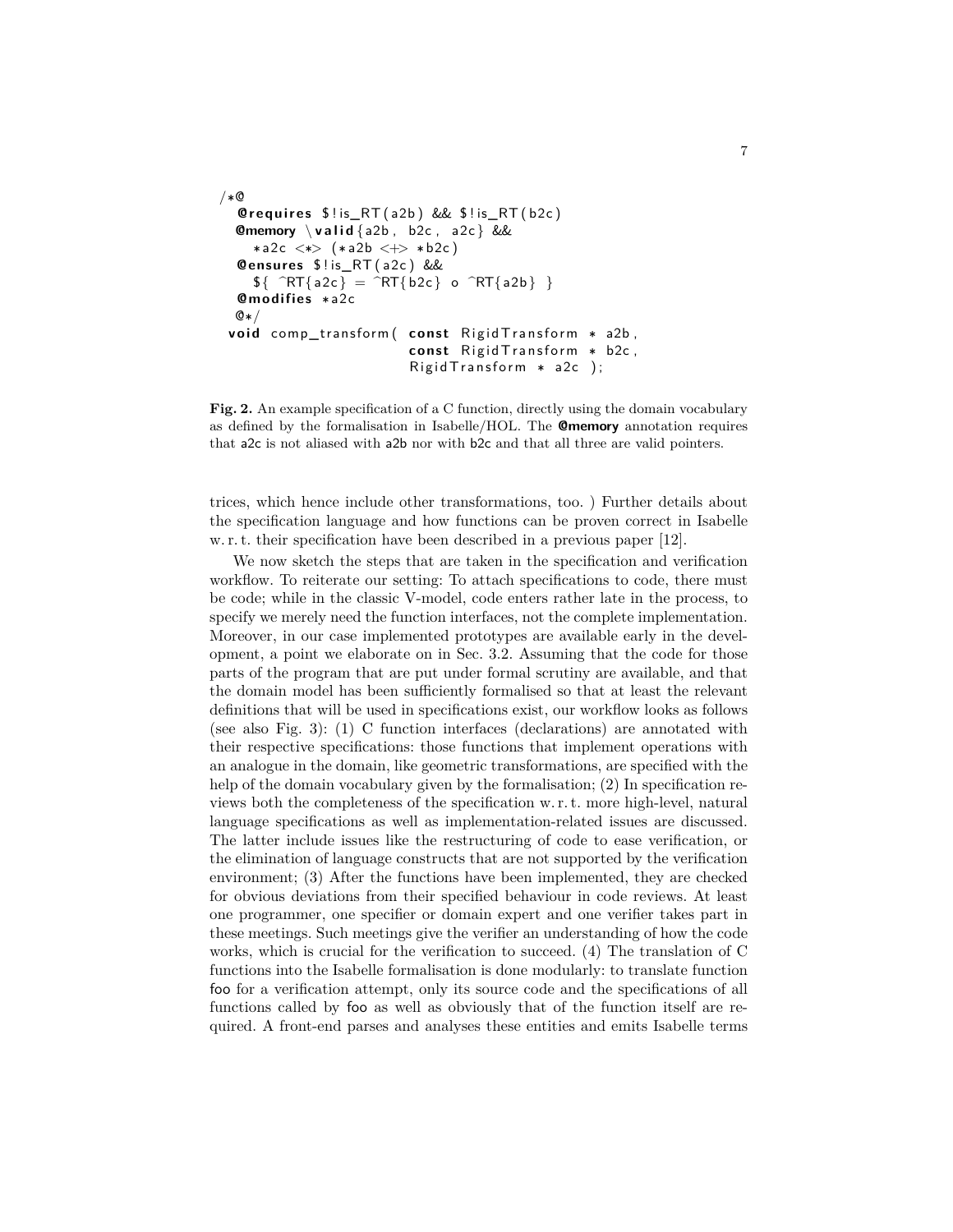

**Fig. 3.** The specification and verification workflow, not enforcing a temporal dependency between design specification and code, which is ensured by the final verification.

representing their abstract syntax; (5) Making use of the domain formalisation and a couple of automatic procedures written in Isabelle, a human verifier interactively proves these functions correct. This is a labour-intensive part, and the core of formal verification. (6) In the case that a function cannot be verified, a specification or code review is called and as soon as the error has been understood, modifications on either the design specification, the code, or the proof script are undertaken, leading to a reiteration of the process just described.

## **3 Lessons Learnt**

#### **3.1 Formal Verification in the Robotics Domain**

*Challenges.* The functionality of robotics systems is mainly implemented in software, making use of increasingly complex algorithms. With growing system functionality the difficulties of ensuring safety increase, in particular in the face of moving towards mixed human-robot work places instead of physically separating machine operators and robotic devices. Functional correctness occupies a growing fraction of the overall integrity of systems. This requires deep analytical safety considerations and makes formal verification an eligible tool in the robotics domain. Characterised from a safety point of view, the domain stands out by its rich specifications, which usually are not as simple as "temperature never exceeds  $90^{\circ}$ °C", and its rich domain involving high level concepts from mathematics, kinematics, and other areas of physics.

In practice, applying formal verification in the robotics domain faces the conflict between real-world applications involving unstructured environments and inaccurate sensors, and their idealised modeling in specifications and the formalised domain. Addressing this problem is not unique but especially important for projects applying formal verification in real world applications. Safety requires that reality conforms to the assumptions made in the model.

Another challenge in the robotics domain is the conflict between safety and practical issues like availability. It is quite easy to design a safe algorithm which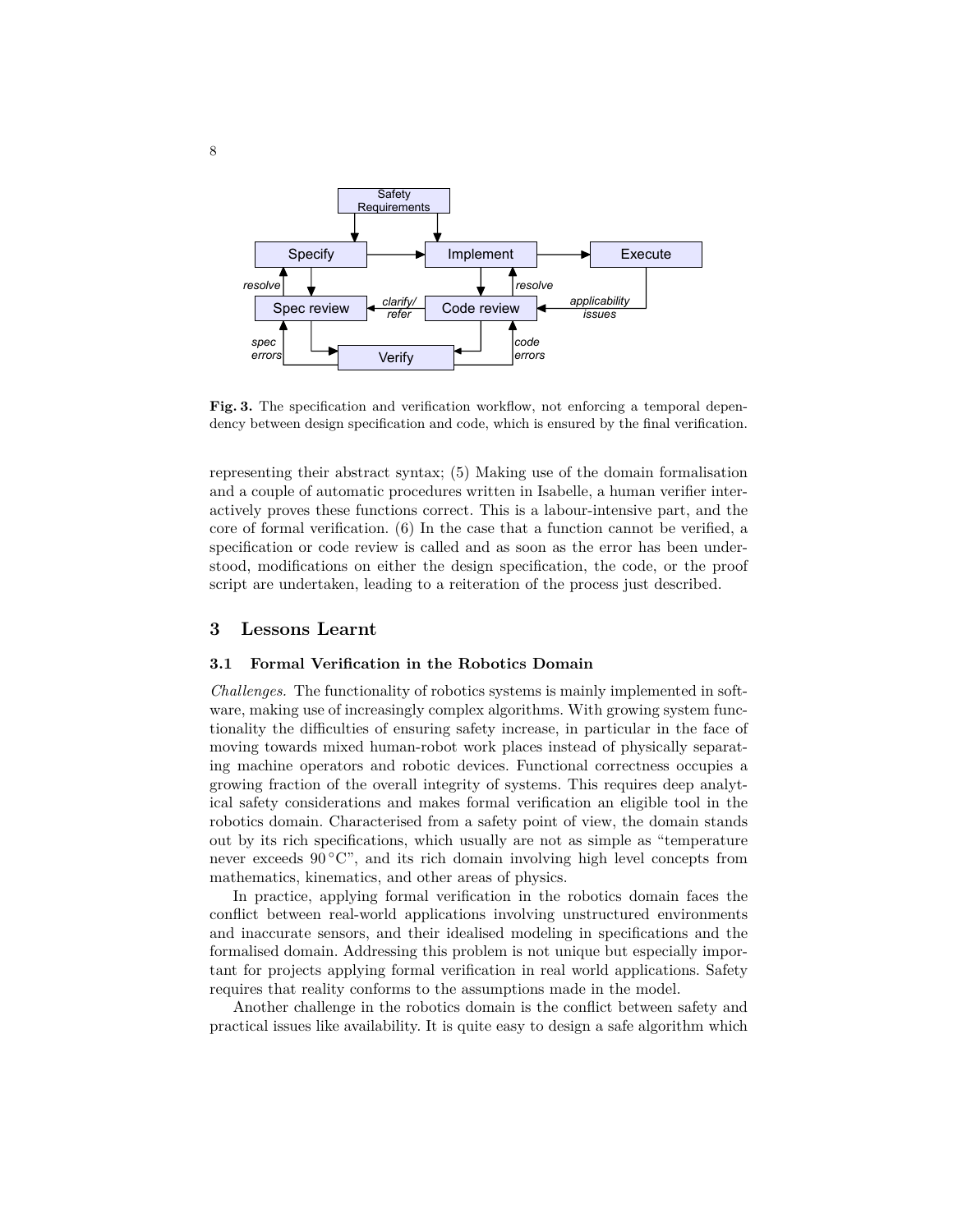is unusable in practice. For example, a service robot will not be able to navigate through doors anymore if its safety zones are calculated too large. Avoiding these safe but non-applicable results as well as identifying the aforementioned kind of conflicts between models and reality is mainly done by evaluating parts of the implementation in practice. Occuring conflicts may result in changes of the design specifications. For that reason, our development process is very iterative and code-centric. Availability is not verified, it is tested in practice and in simulations, so it is important to be able to run the algorithm early in the development process.

*Successful design and verification of robotics algorithms.* Two concepts that proved helpful were the explicit use of intervals to accommodate for imprecision, and algorithms and representations from computational geometry.

To overcome the discrepancy between the real world and the idealised domain, and to account for imprecise measurements, our algorithm calculates safety zones for sets of velocities  $[v_{min}, v_{max}] \times [\omega_{min}, \omega_{max}]$  instead of single ones.

Another benefit came from the representation of objects as sets of points, which not only led to efficient computations, but also allowed for mathematically pleasing proofs for major parts of the algorithm. This seems to hold true for many representations and algorithms from computational geometry. Of course, other proofs were pure grind work, such as the proof of the following (for  $\omega \neq 0$ ):

$$
\sqrt{\left(\frac{\omega-\sin\omega}{\omega^2}-\frac{1-\cos\omega}{\omega}\right)^2+\left(-\frac{\sin\omega}{\omega}+\frac{1-\cos\omega}{\omega^2}-\frac{\omega-\sin\omega}{\omega^3}\right)^2}\leq \frac{2}{3}
$$

*Domain.* Robotics is well suited for formal verification. Formalising high-level concepts is admittedly very time-consuming. Nevertheless, much can be taken directly from textbooks so that the formalisation in Isabelle went rather smoothly. Moreover, the effort is worthwhile, as it allows simpler specifications and verification. The domain modelling is reusable for other projects, independent of a reuse of the implementation.

#### **3.2 Specification Process**

*Verification as a joint effort.* One aspect of formal verification is that because correctness relies on formal proof, it is not that crucial anymore to strictly separate the roles of tester and implementer. In contrast, the close cooperation between the verifier and the implementer boosted productivity in our case: verification became a joint effort. Writing specifications which validate the safety requirements, and can be formally verified, is not easy; it requires an understanding of the implementation, the domain model, and how the verification works. It is easy to specify something which is correct but cannot be verified; on the other hand, it is also a temptation to write low-level specifications which just restate what the code is doing in elementary terms without the abstraction required to state useful safety properties.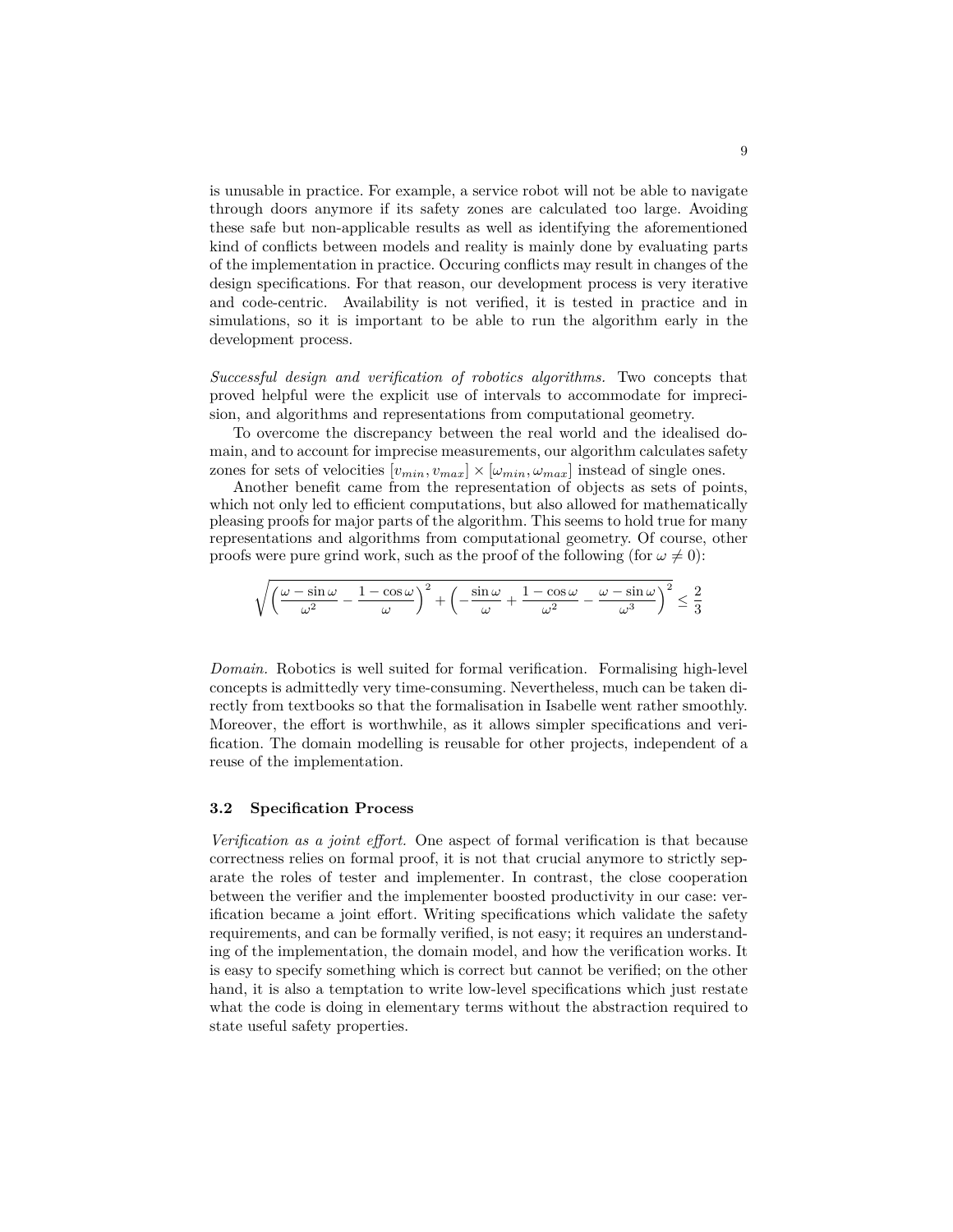

**Fig. 4.** Two ways of converting a buffered polygon into a laser scan representation.

A somewhat unusual example of a close collaboration between implementer and verifier is a change of the implementation induced by verifiability considerations. The function abtasten converts the buffered polygon into a sequence of vectors corresponding to a laser scan (Step 3 from the algorithm presented in Sec. 2.1; see Fig. 4). Initially, the specification interpreted the resulting sequence as the rays of an idealised laser scanner. We switched both specification and implementation to a sector-based interpretation, in which each result describes the whole area of a sector. This fitted in well with the other specifications and allowed us to specify the result simply as a superset of the actual safety zone, and was easier to verify formally.

*Code-centric specification and verification.* We experienced an interesting interplay between specification, implementation and application: at first, the specification required that if the speed of the vehicle exceeded the maximum speed for which a braking distance was measured (cf. Sec. 2.1), an emergency stop should be initiated. However, this turned out to be too restrictive: in typical applications, the measured maximum velocity  $v_m$  may be exceeded occasionally by a small margin, and initiating an emergency stop in these situations would severely reduce availability. Hence, the breaking distance for speeds larger than  $v_m$  was safely overapproximated, and the specification amended accordingly.

*The importance of being formal.* Formal specification necessitates to state requirements precisely. A beneficial side effect is that it focuses discussions and manifests design decisions. Besides the well-known issue of the ambiguities in natural language specifications, it turned out to be easier for specifiers *and* implementers to use the vocabulary of the domain formalisation to state these requirements and to reach agreement on their respective meaning. For quick sanity checks of specifications written down or modified during meetings, we provide tool support for the type-checking of specifications. This pertains both to code-related specification expressions (e. g., types of program variables) as well as Isabelle expressions used in code specifications. A typical specification meeting would end with a function specification reviewed and typechecked.

Beyond that, formal verification can uncover hidden assumptions, both in the specification and even in the domain (see also [6]). As an example, when verifying the overapproximation for speeds beyond maximum speed, it turned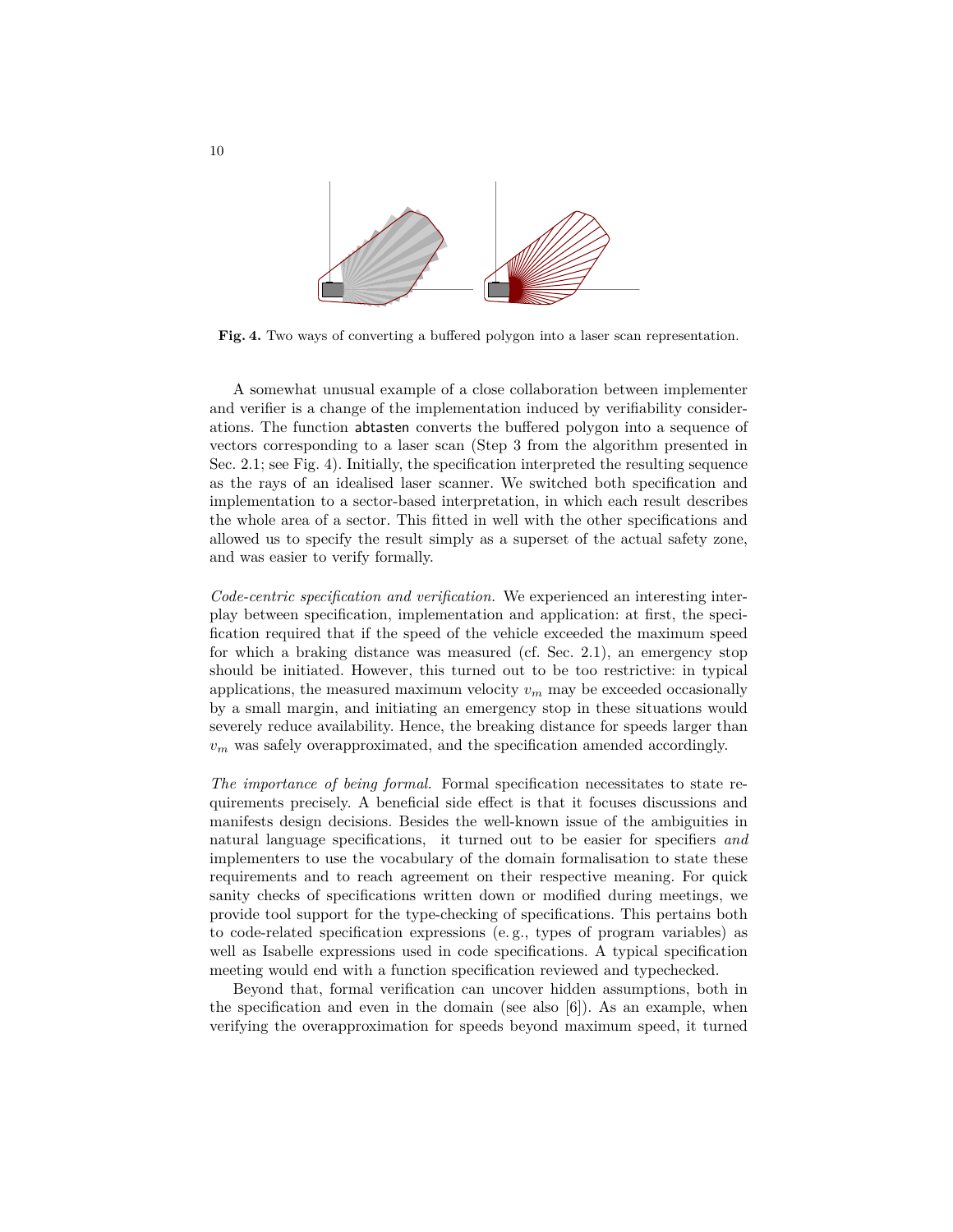out that the initially defined quadratic approximation was not enough, and a cubic one was necessary to formally prove the relevant properties.

#### **3.3 Formal Verification in a Certification Process**

*V-model.* The V-model of IEC 61508-3 asks for traceability between adjacent phases on the downward leg, i. e. from the system safety requirements down to the code, as well as 'horizontal' verification on the upward leg from code to the integrated and validated system, where appropriate tests ensure the satisfaction of all requirements. The model somewhat neglects model-based analysis and does not assign it a specific level; it might be considered part of the software architecture, but in any case has a direct link to the safety requirements. A definite strength of our methodology is the very strong link between this analysis level and the concrete source code (at the bottom of the V-model): Formal code verification in our methodology ensures both traceability between code and module design, *and* between module design and the analysis level. The main reason for this is the high level of abstraction of code specifications, in which the domain formalisation is directly embedded. For example, take the basic function computing a polygonal approximation of the curve described by a single point of the vehicle's contour during an emergency stop. Its specification directly expresses that the area described by the returned polygon completely contains the braking curve in the two-dimensional environment model.

*Modularity.* Modular verification on a function-by-function basis allowed us to focus formal verification on those functions which are crucial to functional correctness; other functions may contain constructs that our tool cannot reason about, or may not pertain to global correctness (e. g., logging), and can be treated more adequately by manual review or informal proofs.

*Open-minded authorities.* To our surprise the external reviewers from the certification authority were quite open-minded towards the use of expressive (higherorder) formal logic for specifications and an interactive theorem prover for doing the actual verification. In our case this was Isabelle/HOL, but its specifics did not play an important role and HOL4 or Coq or any other well-known prover with an active research community, proper documentation and a large enough number of global usage hours would have worked.<sup>3</sup>

*Certification of the tool itself.* Even though there are indications that structured specification and verification actually increase cost-effectiveness [1], their use is most often induced by the external requirement of a safety certification. A convincing argument for a tool like ours is that its use covers several items on the list of required design and verification measures. Concretely, to claim compliance with IEC 61508-3, the measures listed in its Annexes A and B have to

<sup>3</sup> We actually estimated the number of hours that Isabelle has been in serious use (as  $2 \cdot 10^6$  hrs). This technique of showing that a tool is 'proven in use' is commonly applied for non-certified compilers.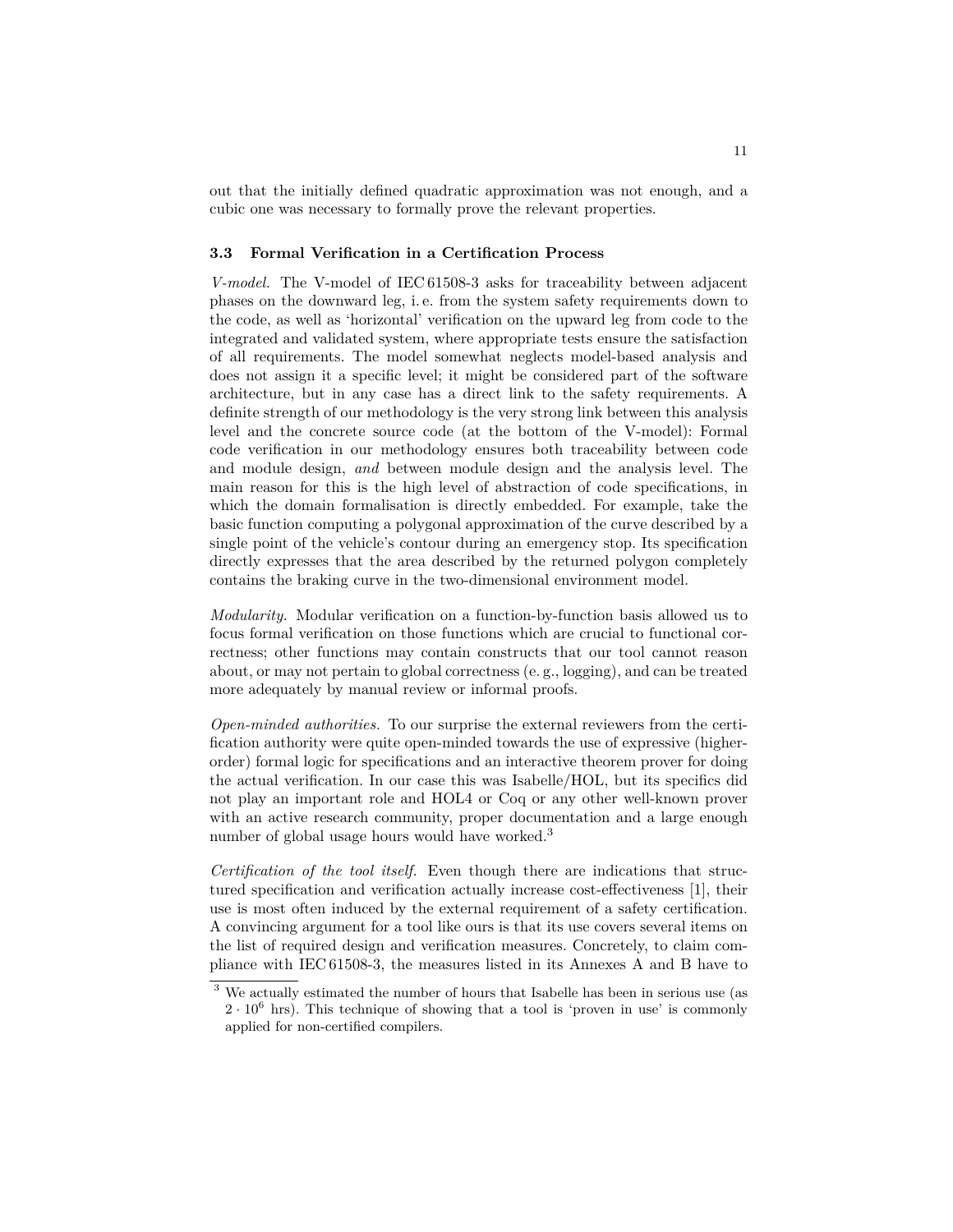be considered. As confirmed by the certification authority, our tool covers several of these, which we will now briefly discuss. With regard to software design and development (A.4), four out of six measures are covered: the use of formal methods, of computer-aided design tools, of design and coding guidelines, and of structured programming. Missing are defensive programming and modularisation. The standard interprets modularisation structurally, and our tool does not apply code metrics.<sup>4</sup> In contrast, the modularity we do achieve is of a more *behavioural* nature: the effect of a function is summarised in its interface specification, even though the function body might be of arbitrary size and complexity.

Concerning software verification measures (A.9), we cover formal proofs and static analysis. The latter includes the measures marginal value analysis, control as well as data flow analysis and symbolic execution. Whereas our Hoare-logic style verification resembles a symbolic execution, many properties that are derived from the other analyses, like ensuring that only initialised variables are read, are also subsumed by formal verification.

However, most of the work in a verification effort goes into testing, so one would require that the overall amount of functional testing can be reduced in a development process using formal verification. In our case, the only tests that had to be performed on the module level were related to over-/underflow and numerical stability. No functional testing had to be performed for the formally verified units, due to the level of detail at which both specifications and the programming language are modelled.

*Limitations.* Our tool focuses on functional correctness, and does not consider aspects like execution time analysis and bounds, resource consumption, concurrency, and the interface between hardware and software. This is a clear separation of concerns, as it is becoming common consensus that only the use of multiple, specialised tools and methodologies can achieve a high level of confidence in software [9]. There are further limitations in the realm of functional properties and run-time errors. Like other formalisations, we idealise the numerical domains that programs work on from bounded integers and floating-point numbers to mathematical integers and real numbers, which may in exceptional cases result in undetected run-time errors (see [12] for an example). The price we had to pay to obtain a formalisation in which interesting, abstract, functional properties can be proved with tolerable effort was a slight mismatch between the actual and the formal semantics.

*Some more notes on practical formal verification.* There are of course also problems with using formal verification as described here. A major annoyance is the fragility of proofs, i. e. their lack of robustness w. r. t. changes in source code. This particularly hurts in the face of interactive verification: proofs are not generated automatically by a push-button tool, but proofs scripts are written by humans – even if they sometimes only consist of a sequence of calls to automatic proof

<sup>&</sup>lt;sup>4</sup> In practice, functions which can be formally verified with tolerable effort adhere to these structural properties anyway.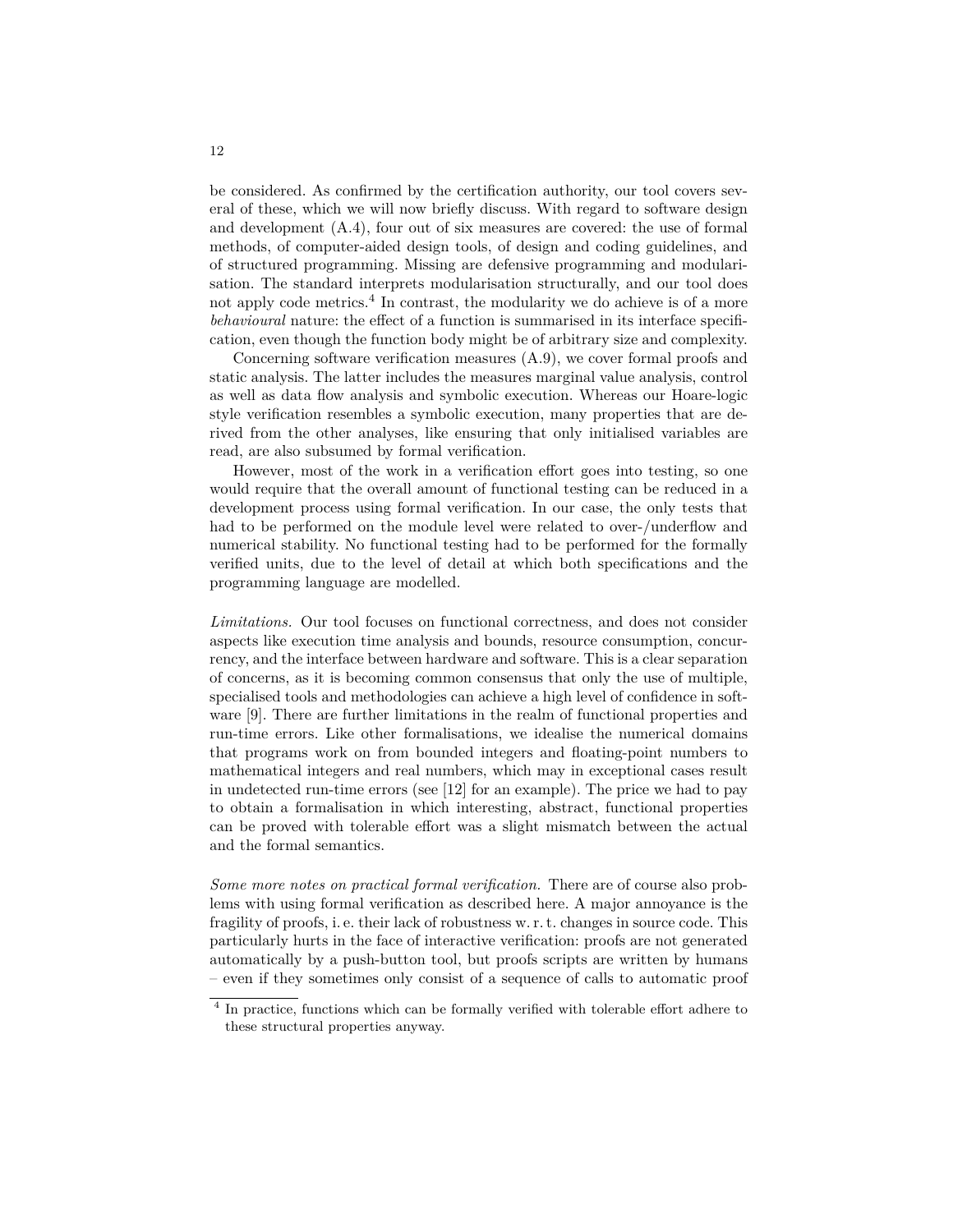tactics. We easily support 'regression verification', i. e. the automatic checking of all existing proofs of correctness against modified source code as well as modified specifications. Unfortunately, however, many proofs 'break' even under only minor modifications like the rearrangement of statements or a semantics-preserving rewriting of expressions, so that the proof scripts need to be adapted manually.

## **4 Conclusions**

The SAMS project is an example of the successful application of formal verification in a certification context. The algorithm and implementation have been certified as conformant to the requirements of IEC 61508-3 Software SIL 3 development by TÜV Süd. The same goes for the verification environment, which has also been confirmed as according to IEC 61508-3, covering various measures in the appendix as elaborated above. Both the tool and the domain modelling can be reused in other projects.

*Related Work.* We are not aware of many other formalisations in the robotics domain, except for specific, idealised algorithms like Graham scan[13]. Other certification efforts using formal verification in our sense include [1], which also use pre-/postconditions, but in a discrete domain; cf. also recent work concerning the verification of operating systems using Isabelle [16], or the VCC framework [5]. Most of these results idealise floating-point numbers to reals; an exception are Boldo and Filliâtre [3], who verify floating-point computations with exact error margins, something which in the robotics domain would be particularly valuable. Peleska [15] integrates formal approaches and testing, using abstract interpretation. It would be interesting the reuse the results of analyses like these for the formal verification, in particular to discharge program safety proof obligations. Haddadin et al. [7] perform a systematic evaluation of safety in human-robot interaction, quantifying injury risks based on experiments and classifying contact scenarios. Their work is upstream to ours, as it contributes important data for a hazard analysis and helps to improve safety by construction, while our approach assumes the criticality of collisions and aims at avoiding them. Krisha et al. [11] claim to develop provably safe motion strategies for mobile robots, but provide validation merely in terms of classical simulation and experimental results.

*Summary.* This paper has presented our experiences when conducting the formal verification and certification of a robotics algorithm. To close, we would like to recap our three main points. Firstly, we have argued that *functional correctness* is a key aspect of system integrity in robotics applications. Secondly, it is important to have a *strong link* from safety concepts down to the executable code. This was achieved by including domain model concepts directly in the specifications. Thirdly, because the correctness of all proofs are checked by Isabelle, we could relax some of the formalities of the development process to the benefit of all. Instead of using a rigid V-model, we had a convergence of both design specifications and implementation down to verified implementation in an *iterative process* starting from the initial safety requirements.